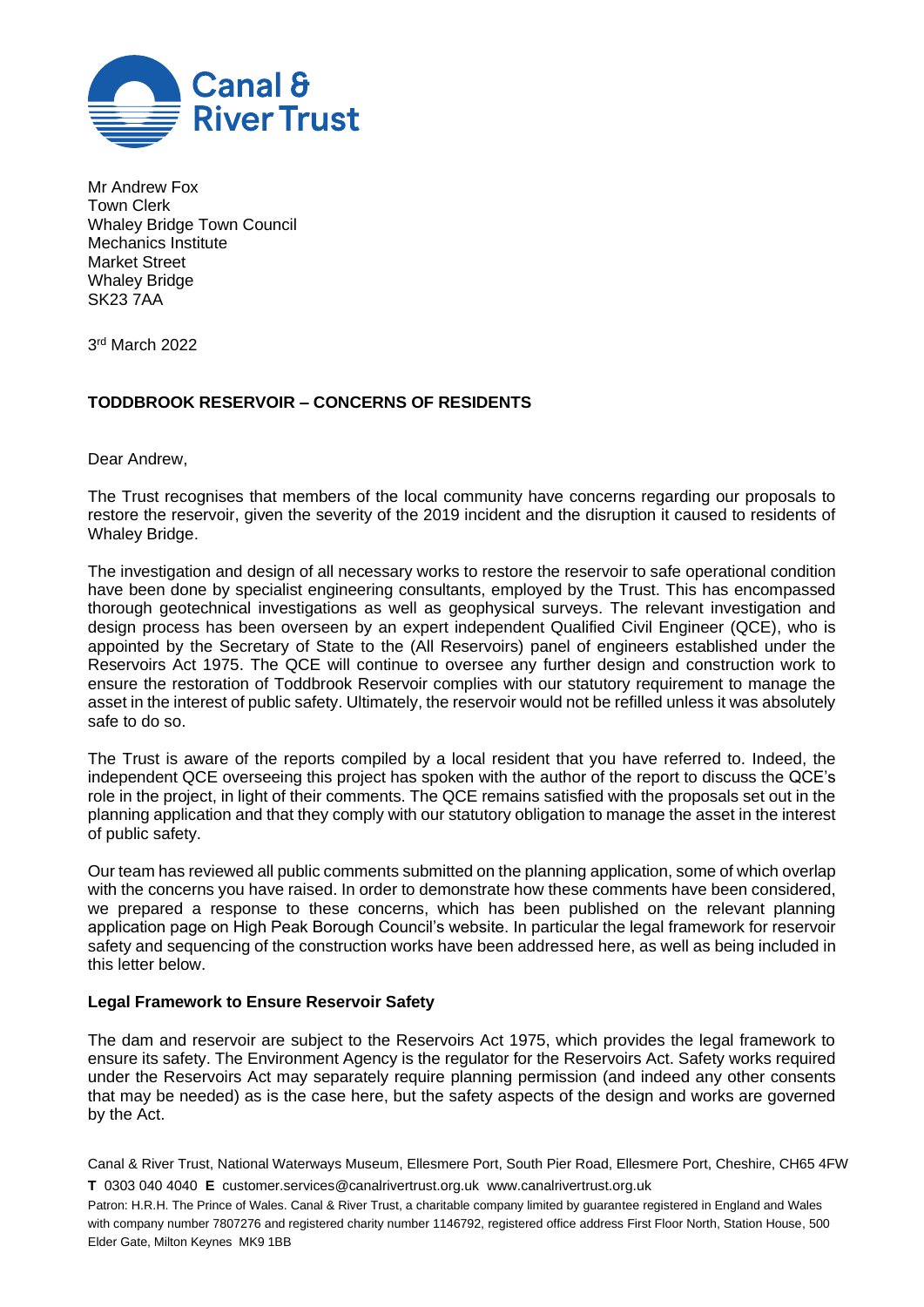Following the incident in August 2019, the dam and reservoir were inspected under Section 10 of the Act and a report prepared which contained recommendations to ensure the safety of the dam. The inspection and report were made by the QCE, who is appointed for such purposes. The inspection considered all aspects of the dam and reservoir, and it included a number of recommendations, not just the replacement spillway, which is the primary subject of the planning application. The planning application Design and Access Statement includes a confirmatory statement by the QCE accepting the design of the proposed spillway system.

The remit of the QCE is not limited to the design of the spillway; it encompasses the dam and reservoir in full to address public safety. The other recommendations included investigations to provide or enhance knowledge about the condition of the dam, to enable assessments of its performance to be made, and remedial or upgrade works to be designed. This includes removing the auxiliary spillway slabs and repairing the embankment that was infilled by the bags dropped by helicopters, as well as works to the core. In addition, at an appropriate time prior to refilling, permanent equipment will be installed to monitor the dam. This will significantly enhance the ability to monitor its condition and performance.

Safety recommendations arising from an inspection under the Act are required to be supervised by an independent engineer appointed by the Secretary of State to the panel of engineers established under the Act. They are then required to certify under the Act that the measures have been completed. The QCE is retained to supervise and certify when they are satisfied that the measures have been taken; only then could the reservoir be refilled again for return to operational use. The assessment and design reports prepared by the Trust's design consultant to address the recommendations are subject to review and acceptance by the QCE. Therefore, assurance of safety of the full spillway and dam system is addressed by the overseeing role of the independent QCE appointed under the Reservoirs Act. Once the works are completed, the reservoir and dam will continue to receive regular statutory inspection by a Supervising Engineer appointed under the Act, as well as periodic independent inspection and reporting, and will continue to be regulated by the Environment Agency.

## **Sequencing of the Construction Works**

The raising of the dam crest (already completed) was to provide sufficient assurance of safety to the dam in the most extreme storm circumstances, so was a necessity to install prior to repair works being designed and implemented. This installation, together with keeping reservoir water levels low by reducing inflows and using pumps when needed, further reduces the already very small probability of water overtopping onto the auxiliary spillway.

Regarding the proposed works, the new overflow system (the spillway) is a necessity to manage flood flow and ensure the safety of the dam, and therefore must be installed first. We are aware of the suggestion for the concrete to be removed from the auxiliary spillway beforehand. However, were the reservoir to be subject to an extremely high order flood event causing overflow to the auxiliary, then this would be of severe threat to the integrity of the dam. By constructing the spillway first, the facility for safe overflow from the reservoir will be in place prior to exposing the area that has been damaged.

The construction sequencing planned (spillway construction prior to the auxiliary spillway removal and dam repair) is the only safe sequence in which to undertake the works, and the only one that would be permitted by the QCE for reasons of public and reservoir safety. Only once the new spillway is in place, the auxiliary spillway removed and the dam repaired (completed in order), can the reservoir be safely refilled.

The whole reservoir system is being addressed as part of the project, and this was the scope of the Section 10 report as stated above. Upgrades to the dam outlet pipes and diversions of the canal feeder pipework are noted on the drawings submitted with the planning application; albeit whilst important for future reservoir operation, they do not form a major influencing factor of the project in planning determination.

Canal & River Trust, National Waterways Museum, Ellesmere Port, South Pier Road, Ellesmere Port, Cheshire, CH65 4FW **T** 0303 040 4040 **E** customer.services@canalrivertrust.org.uk www.canalrivertrust.org.uk

Patron: H.R.H. The Prince of Wales. Canal & River Trust, a charitable company limited by guarantee registered in England and Wales with company number 7807276 and registered charity number 1146792, registered office address First Floor North, Station House, 500 Elder Gate, Milton Keynes MK9 1BB